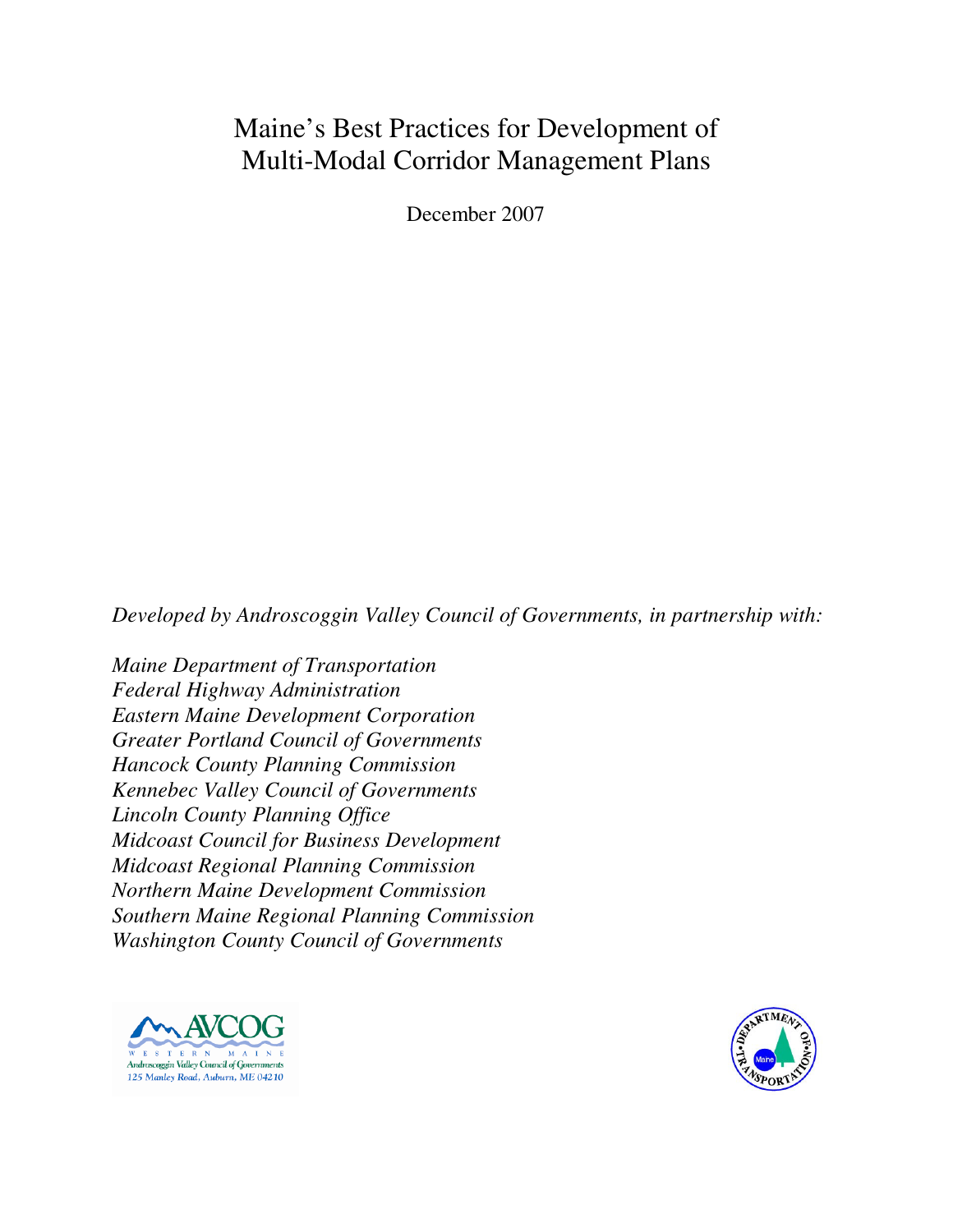Background and Context

This Multi-Modal Corridor Management Plan (MMCMP) guide was developed to provide a technical resource for state and Regional Council staff who are undertaking development of transportation corridor management plans. Maine's eleven Regional Councils have been instrumental in helping the Maine Department of Transportation (MaineDOT) develop *Connecting Maine*, the state's long-range transportation plan. This document identifies statewide and regional issues and opportunities through the year 2030, establishes goals and performance-based strategies to reach those goals, and identifies the funding shortfalls that must be addressed to keep Maine competitive and to meet the socio-economic and environmental needs of those who live, work and play in Maine.

The Regional Councils utilized significant public involvement in developing their regional needs and objectives. During this process, they identified thirty-eight Corridors of Regional Economic Significance for Transportation (CRESTs). Through the public participation process, a series of transportation, land use and economic objectives was developed for each CREST. From those objectives, the Regional Councils developed a series of strategic investments. We are now prepared to undertake the next step – defining a prioritized list of transportation and other strategies that will meet the regional objectives of each Corridor of Regional Economic Significance. This next step is being termed *Multi-Modal Corridor Management Planning*.

MMCMPs are intended to be undertaken for each of Maine's thirty-eight Corridors of Regional Economic Significance in a prioritized manner, as identified by the Regional Councils through their public participation process. MMCMPs will be developed by an Advisory Committee consisting of the representatives from MaineDOT, the Regional Council, affected municipalities and others who are interested in transportation, land use and economic development, as well as related quality of life considerations. The MMCMPs will contain detailed, prioritized action plans with achievable implementation schedules.

Examples of the action items that will be developed through the MMCMP process might include generating new and/or updating municipal zoning and other ordinances to preserve the capacity of the public transportation system components (aviation, bicycle/pedestrian, marine, port, rail, road and bridge, transit), developing context sensitive solutions to address "quality of place" concerns regarding transportation facilities and other approaches to ensure that:

- Maine's transportation assets will be protected from the effects of over-development, which places unnecessary demands for capacity improvements on Maine roads and other public transportation infrastructure;
- Maine's communities will identify their priority needs on a regional basis, ensuring that when funding does become available, it will be placed to the best use of the community and the region;
- Maine's communities will identify their multimodal transportation needs, including strategic modal connections; and
- MaineDOT will have clear direction regarding the needs and desires of the communities served by upcoming major transportation capital improvements.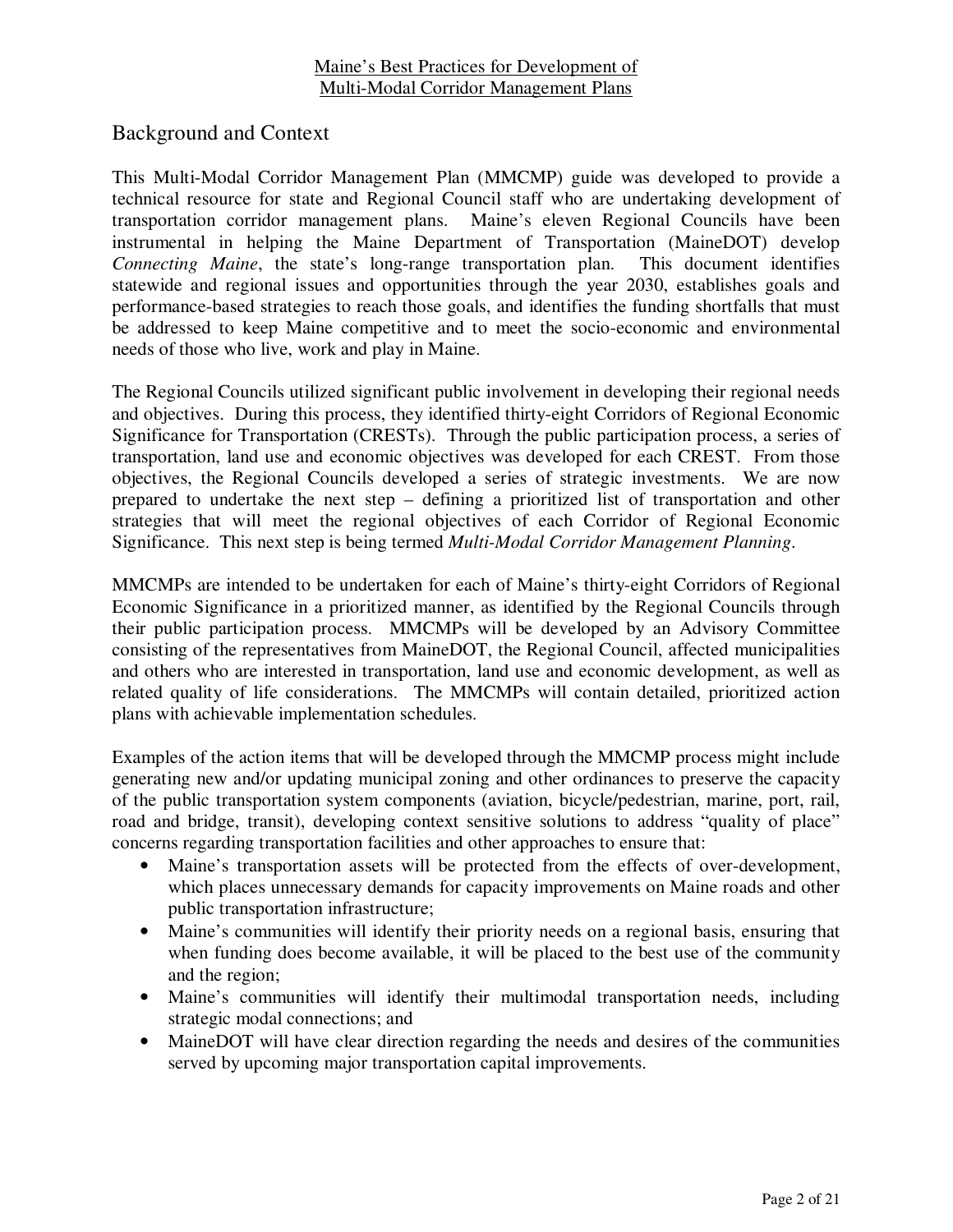# 1. Introduction

This Multi Modal Corridor Planning Guide has been developed to assist with the preparation of regional multimodal transportation corridor plans in the State of Maine. The idea for this guide grew out of the recognition that many of Maine's transportation needs can be most effectively addressed at the corridor level rather than on a piecemeal basis. Limited resources for transportation improvements at all levels of government are dictating more creative and collaborative approaches to solving and preventing transportation problems. A corridor approach offers the opportunity for communities to collectively plot a future strategy which makes the best possible use of available resources, takes advantage of synergies to produce the best outcomes, and has a greater chance of becoming a reality than would otherwise be the case if each community acted on its own.

This guide establishes a framework for the corridor planning process and is intended to provide broad guidance but not be so prescriptive that it requires a plan to include data that may not be relevant to a particular situation. Flexibility in the planning process will be critical to ensuring that corridor plans are relevant to the communities, as well as to the state, and are useful for coordinating local land use decisions with regional transportation improvements and investments.



This planning process is intended to be used by Maine's Regional Councils as they develop corridor plans for Corridors of Regional Economic Significance for Transportation (CREST) identified by the Regional Councils for *Connecting Maine*, the MaineDOT's 2007 Long Range Plan. Corridor planning is a comprehensive transportation planning process that integrates the social, economic, historic, scenic, cultural, land uses, and natural resource values of the communities in a corridor.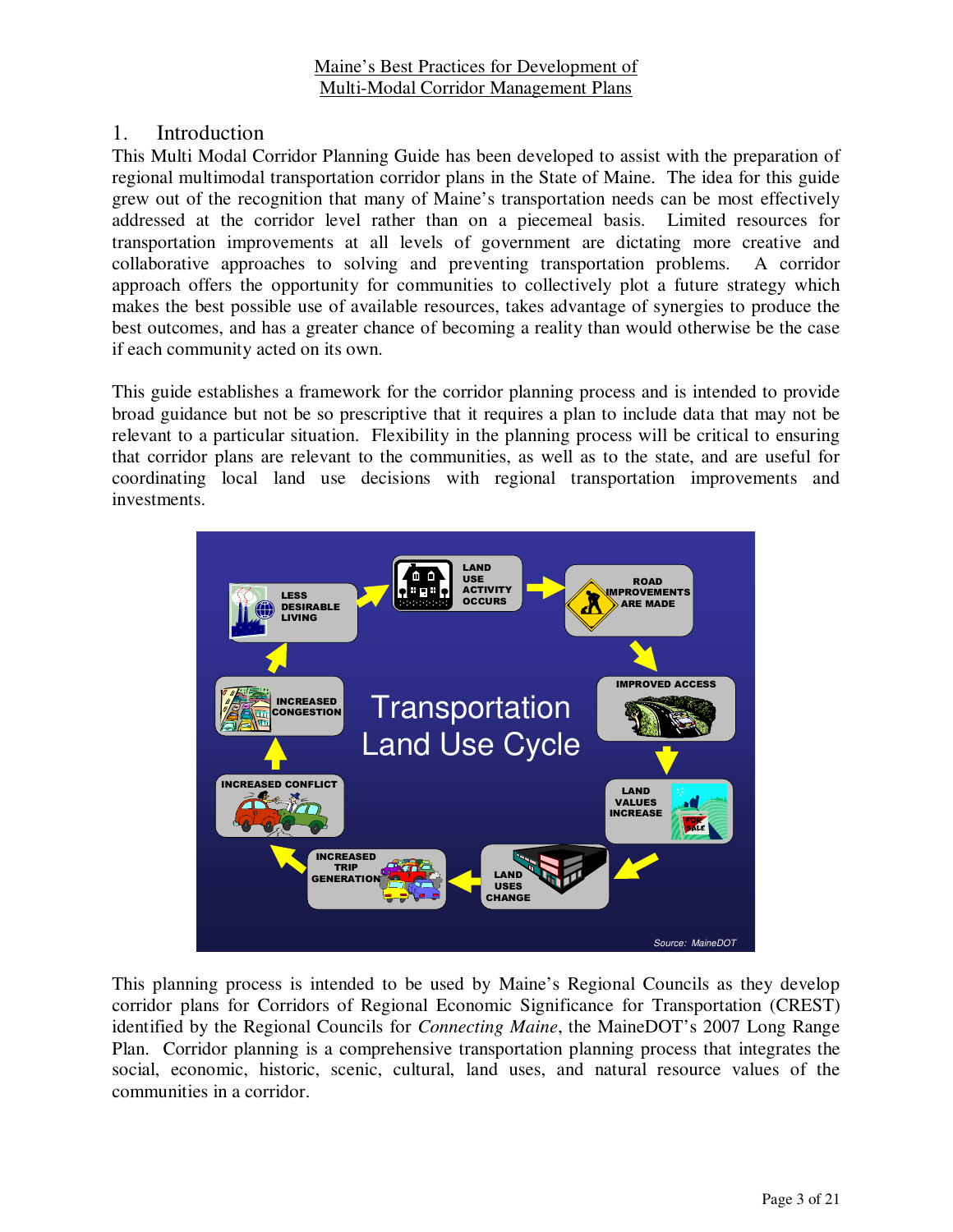The corridor planning process incorporates all modes of transportation and addresses long-range planning horizons, with both short-term and long-term strategies as potential solutions to identified issues. Potential solutions are intended to address agreed upon problems and their root causes, needs or opportunities, rather than attempting to justify preconceived projects. Although the corridor planning process should have common elements, each plan will need to be tailored to the specific conditions, issues and opportunities that exist in the particular corridor.

The corridor planning process is intended to provide sufficient information to guide those who will be responsible for implementing recommendations. Recommendations should include a variety of approaches and strategies beyond transportation improvements. The process is not intended to provide a decision or to establish a specific remedy that must be followed.



A corridor approach to transportation planning offers the opportunity for stakeholders to jointly develop strategies for future improvements that can provide long-term benefits along a corridor. Corridor planning allows the communities to work collaboratively, using accurate, updated, corridor-wide data to improve local land use planning and transportation decision-making so as to support the long term success of the region as a whole.

Corridor planning will:

- Bring about a better understanding of the relationship between local and inter-local land use decisions and the need to maintain the integrity of the transportation system components that support the region's economic vitality and quality of life;
- Evaluate and compare the compatibility of land use regulations with the corridor goals and objectives;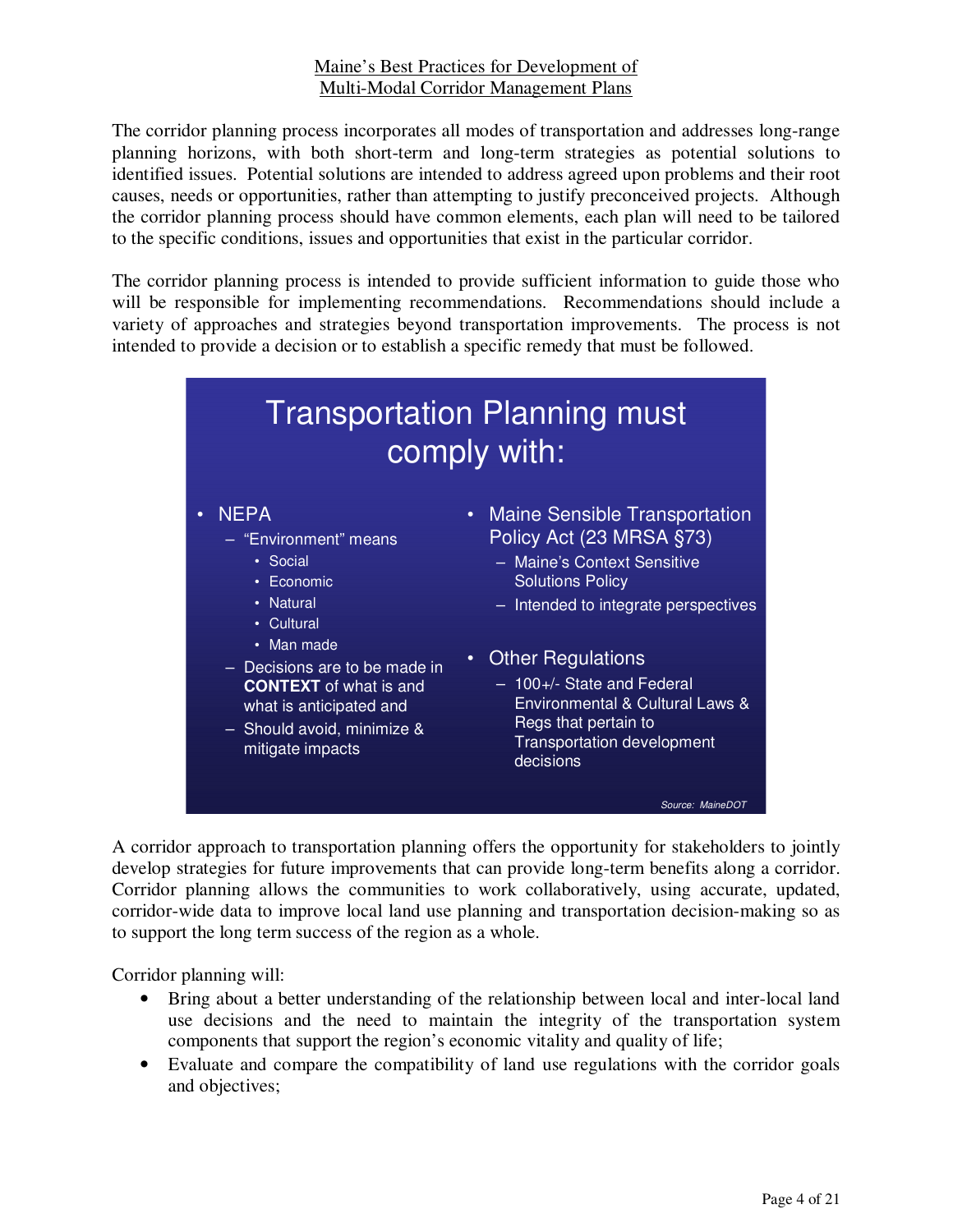- Identify and assess opportunities for successful development or expansion of all forms of transportation;
- Provide a framework for identifying, prioritizing and funding improvements within the corridor;
- Balance economic growth, land use, local values and quality of life with transportation services and needs;
- Give communities and MaineDOT a long-term strategy for coordinating growth and transportation decisions, so that those decisions work with, and not against, each other; and
- Develop a plan to maintain or improve the mobility, safety, economic vitality, sense of community, etc. of a corridor.

# *Insert Statewide Regional Corridors Map (fit on this page)*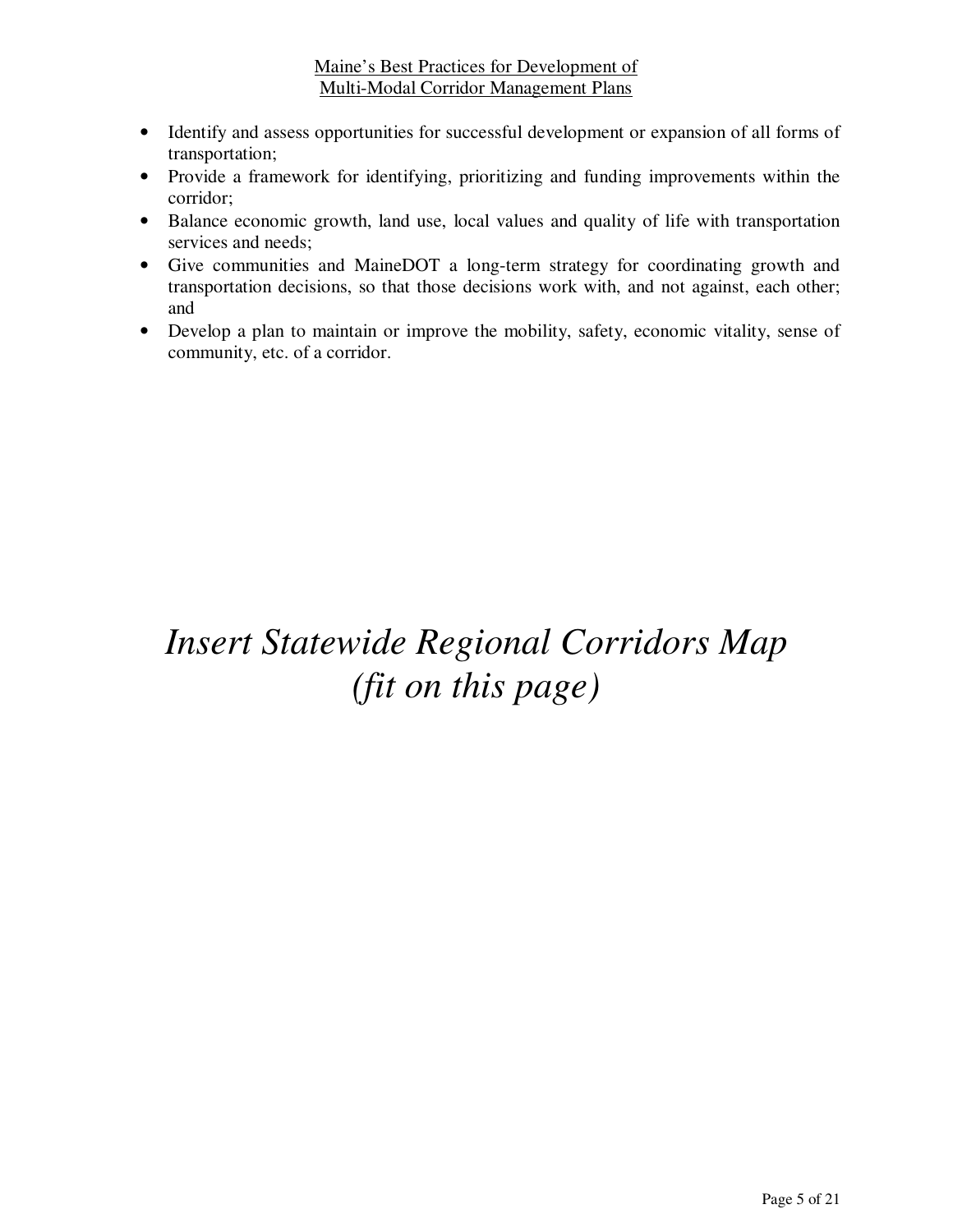# 2. Approach to Developing a Multi-Modal Corridor Management Plan

While the issues and objectives may vary from one corridor to the next, the approach will be the same regardless of the corridor location. The following paragraphs provide a brief overview of how Multi-Modal Corridor Management Plans (MMCMP) will be developed. The processes listed below provide an overview and further described in subsequent Chapters.

#### 2.1. Identify Corridor

Initially, the Regional Council, with assistance from MaineDOT, will identify the broad area to be included within the MMCMP. For instance, it may include the entire Corridor of Regional Economic Significance (CREST) if the CREST is not very large. However, it may be deemed appropriate to select a smaller segment to coincide with Service Centers and their associated communities, labor market areas, or other circumstances unique to the corridor. In some instances, more than one Regional Council may be included in the corridor as well.

#### 2.2. Develop Public Participation Plan

The Regional Council will develop a public participation plan specific to the corridor to be studied. The Regional Council will review the public participation plan it uses in all of its activities and determine if it will sufficiently address the needs of the MMCMP. The public participation plan will also be reviewed by the Advisory Committee upon its formation, as described below.

#### 2.3. Establish Advisory Committee

The Regional Council will invite all municipalities served by the corridor, MaineDOT, Maine State Planning Office, Maine Turnpike Authority, Metropolitan Planning Organization(s) if applicable, local Chambers of Commerce, large employers within the region, major transportation providers (public passenger and freight, all modes), scenic byway and other tourism interests, environmental groups and others that might have an interest in transportation and its impacts to land use and economic well-being. This group will then establish an Advisory Committee to participate in development of the MMCMP and to report back to their constituents on its progress and to seek input as it is developed.

The Advisory Committee will refine the corridor description and will develop a Purpose and Needs statement for the corridor.

#### 2.4. Develop Multi-Modal Corridor Management Plan

The Advisory Committee, with technical assistance from the Regional Council, MaineDOT and other participating agencies, will collect and analyze data, forecast future conditions and develop alternative scenarios for consideration in developing the goals and strategic action plans for the corridor. The action plans will be prioritized, with a lead group identified for each action, an estimated cost and an implementation schedule.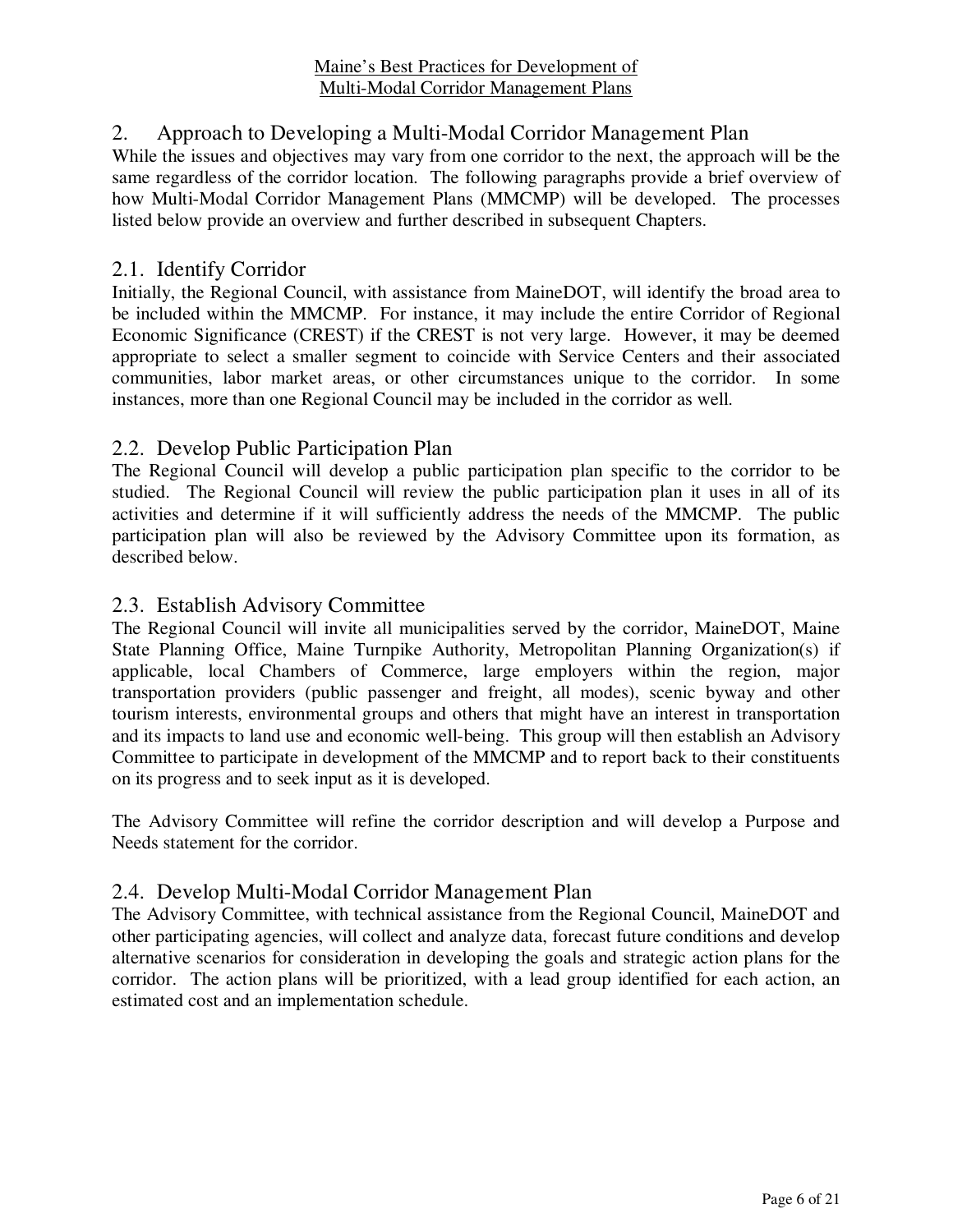The completed MMCMP will result in the development of a Memorandum of Agreement, which all parties will sign to ensure broad support. This document will enable MaineDOT and other funding agencies to be assured that broad support exists for all of the items identified in the action plan. This is a critical element that is necessary for implementing any major capital investments.

The MMCMP will then be monitored on a regular basis and biennial progress reports will be issued to all signatories of the Memorandum of Agreement.

# 3. MaineDOT and Regional Councils Involvement

In order to minimize confusion and to establish clear understanding by all parties involved, the following roles and responsibilities should be reviewed, discussed, modified as deemed appropriate and agreed upon at the onset of the effort.

#### MaineDOT Roles and Responsibilities include:

- Provide overall guidance and assistance as deemed necessary:
	- o Attend meetings and participate in all other aspects of MMCMP development;
	- o Assist the Regional Council in conducting technical analyses; and
	- o Assist in visioning and all other aspects of MMCMP development.
- Provide available technical data to the Regional Council. The Regional Council and MaineDOT will decide on a case-by-case basis if supplemental data is needed. Data may include but is not limited to:
	- o Multi-modal transportation system components information, such as federal functional classification of roads, the number and width of travel lanes and shoulders, posted speed limits, location and number of spaces at park and ride lots, transit, rail and other modal transportation asset information, access management requirements, etc.;
	- o Multi-modal transportation system components conditions, such as pavement condition rating, sufficiency rating, bridge rating, etc.;
	- o Operations data, such as average annual daily traffic, truck types and volumes, seasonal traffic variations, turning movement counts, crash history, average speed, number of transit users, etc.;
	- o Future projections, including estimated traffic counts, congestion, etc.;
	- o Future planned projects within the area; and
- Review and comment on the draft MMCMP.

Regional Council Roles and Responsibilities include:

- Define in broad terms the initial MMCMP boundaries;
- Identify stakeholders;
- Develop a public participation plan;
- Establish schedule and budget and advise MaineDOT of any changes;
- Review all appropriate MaineDOT and other planning documents, and provide summaries of findings to the Advisory Committee;
- Schedule and conduct all Advisory Committee meetings and other activities;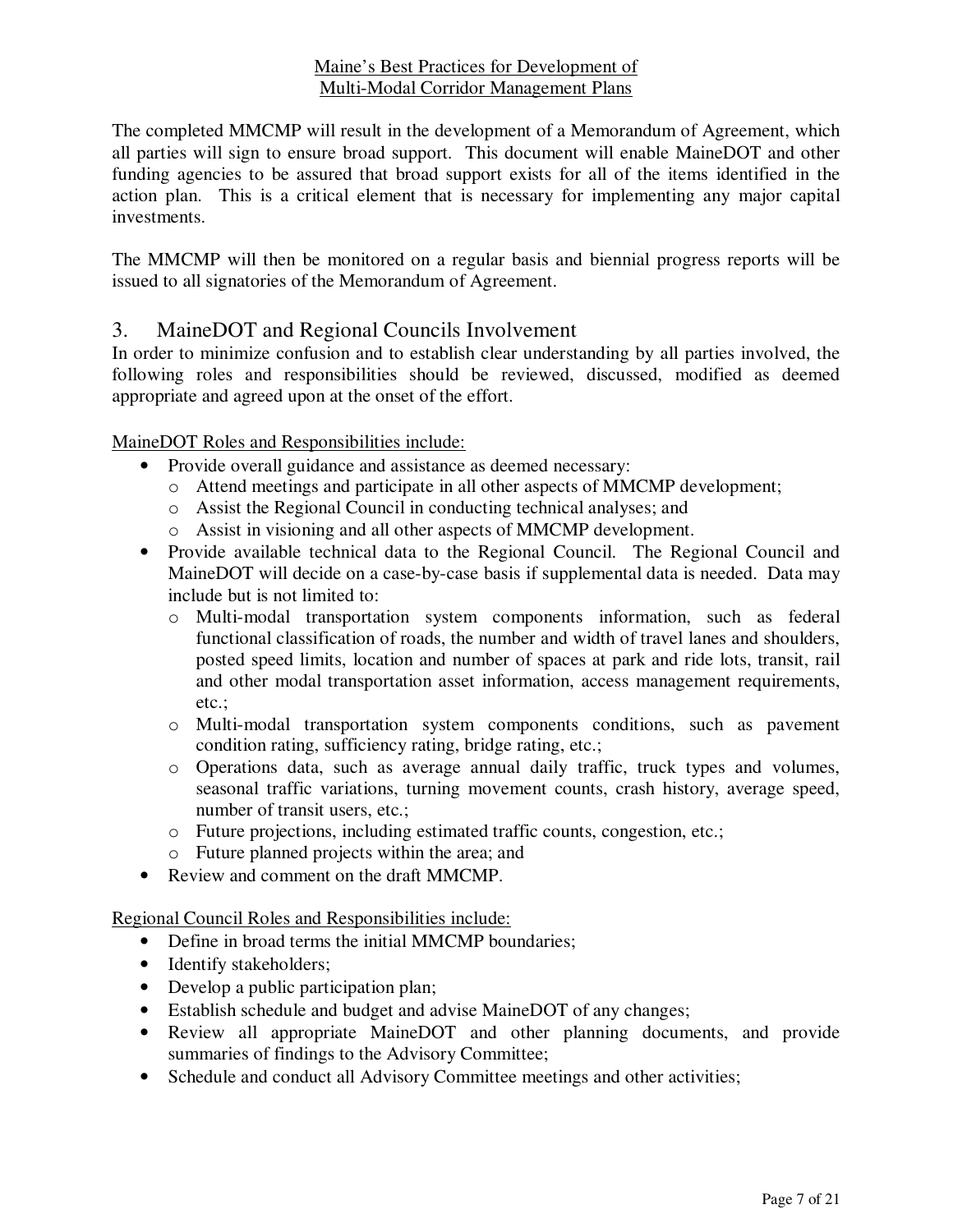- Ensure appropriate MaineDOT and other planning partners are kept informed and provided opportunity to participate at all levels;
- Generate the draft MMCMP, and edit as appropriate to generate the final product(s);
- Ensure MMCMP implementation will be monitored; and
- Provide status update reports at an appropriate frequency.

The role of the Regional Councils and MaineDOT together include:

- Review and summarize findings, conclusions and recommendations;
- Prioritize previous and existing planning efforts and recommendations related to the corridor;
- Develop and respond to new recommendations based on identified and agreed upon problems as well as committee findings of any gaps in previous or existing planning efforts;
- Incorporate short, medium and long-term time-line land use and transportation strategies into an Action Plan with the intent of resolving identified corridor issues. Be sure to identify implementation responsibility;
- Develop and respond to strategies that improve the integration of transportation planning and decision-making with economic and land use planning and development in the corridor;
- Develop/respond to strategies that improve regional cooperation and communication among corridor towns, the regions, the state and other stakeholders;
- Identify leaders and develop strategies to recruit local leadership to monitor, advocate and/or perform action strategies developed in the Action Plan; and
- Identify additional needs and opportunities, if appropriate, for the corridor.

# 4. Public Participation

A Public Participation Plan should be developed and monitored to ensure that a Corridor Management Plan, as well as Sensible Transportation Policy Act (STPA) requirements are adhered to, and also to document public process in the event National Environmental Policy Act (NEPA) becomes applicable in the future.

#### 4.1. Purpose

The public should be consulted throughout the planning process. This can be accomplished by a number of methods including holding a series of public meetings or by speakers' bureau presentations, mailings and other written processes and/or via an interactive web-site. The number of meetings or methods of outreach can vary but should be decided upon by the Advisory Committee early in the process. Some likely outreach points include, at kick-off to introduce the planning process and to solicit initial information, after the data collection phase is complete to inform the public of what the data show as problems and opportunities, when preliminary strategies and recommendations are being considered, and for presenting the completed plan. All outreach measures must be open to interested individuals and the public. All meetings must be held in compliance with the Americans with Disabilities Act.

Public participation ensures that the issues and needs of residents, businesses, travelers and others in the corridor are adequately addressed through the study process and recommendations.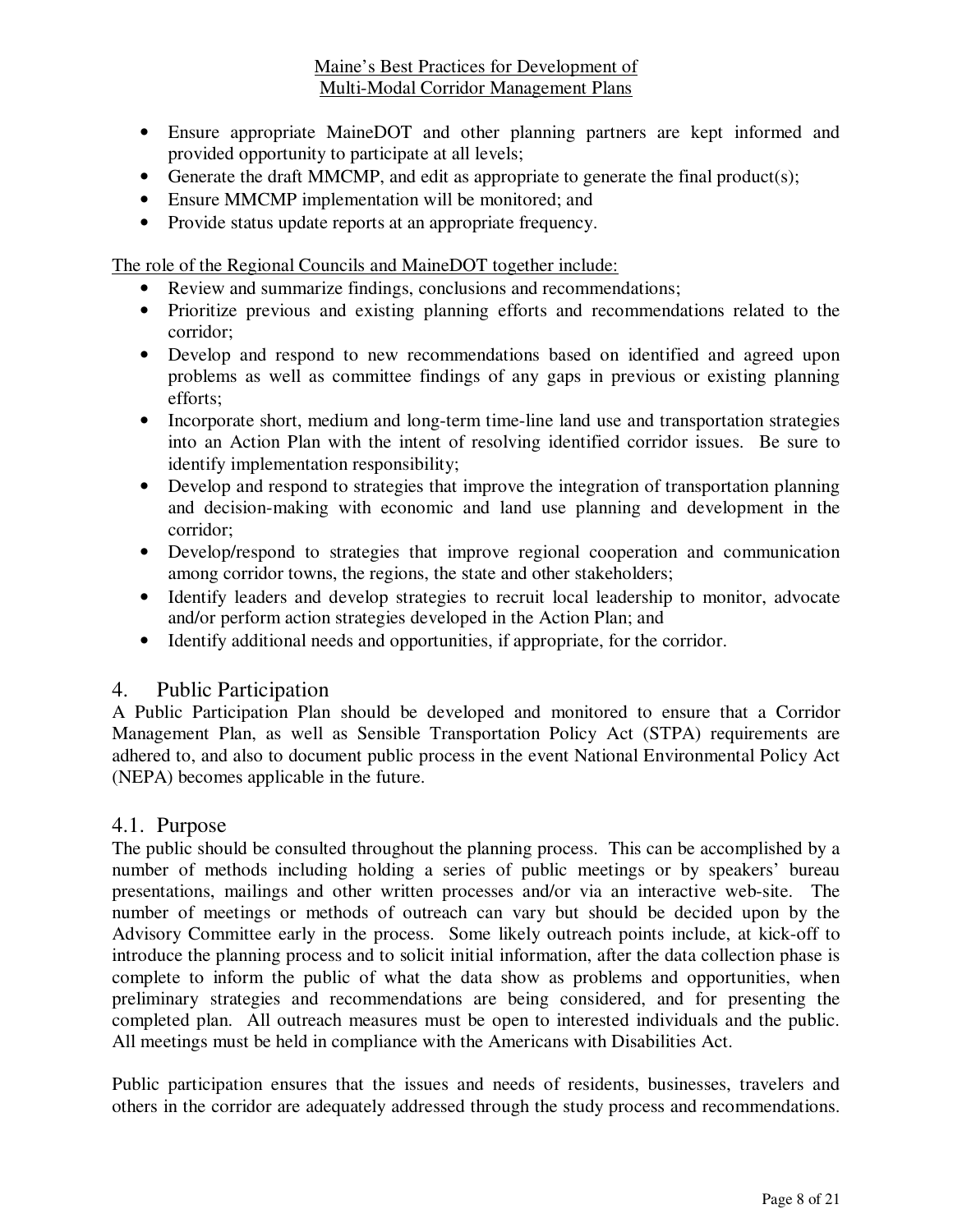Public participation should be an on-going part of the planning process and can occur through any number of means, including:

- Public meetings;
- Municipal board, Advocacy Group (MMA, Friends groups, Maine Motor Transport, Land Trusts, etc.), Chamber of Commerce, or service club presentations;
- Newsletters and brochures:
- Information kiosks in public places that provide information and ways to return feedback or questions
- Media releases;
- Website;
- Surveys; and
- Other approaches.

The purposes of public participation, no matter the method, are to obtain information from the public regarding:

- Issues, needs and opportunities along the corridor;
- Perceptions of issues and goals;
- Attitudes and values;
- History of past efforts undertaken to identify, address or correct problems (both successful and unsuccessful);
- Ideas for ways to address needs or problems;
- Feedback on potential strategies; and
- To garner support for implementation strategies.

# 4.2. Identify Stakeholders

Critical to the success of the planning process is the identification and inclusion of stakeholders who are likely to be affected by the outcomes of the planning effort. Individual stakeholders bring a unique focus to issues; their involvement will have a direct bearing on the ways in which the corridor is experienced. Identification of key stakeholders will be critical to the success of implementation efforts. Stakeholders should be identified by the Regional Council early in the planning process along with a sense of their level of commitment to participate. Stakeholder groups should be identified on the basis of driving forces and identified needs affecting the corridor. Stakeholder involvement should address some combination of the following groups:

- Municipal officials;
- County officials, including public safety;
- Regional transportation planners;
- Largest employers within the corridor;
- Major freight haulers, trucking companies with the corridor;
- Commuters and others dependent on the corridor;
- Transit provider(s), public, private, social service etc.;
- Railroad officials, if applicable;
- Bicycle/pedestrian advocates;
- Chambers of Commerce and business groups;
- Natural resource professionals;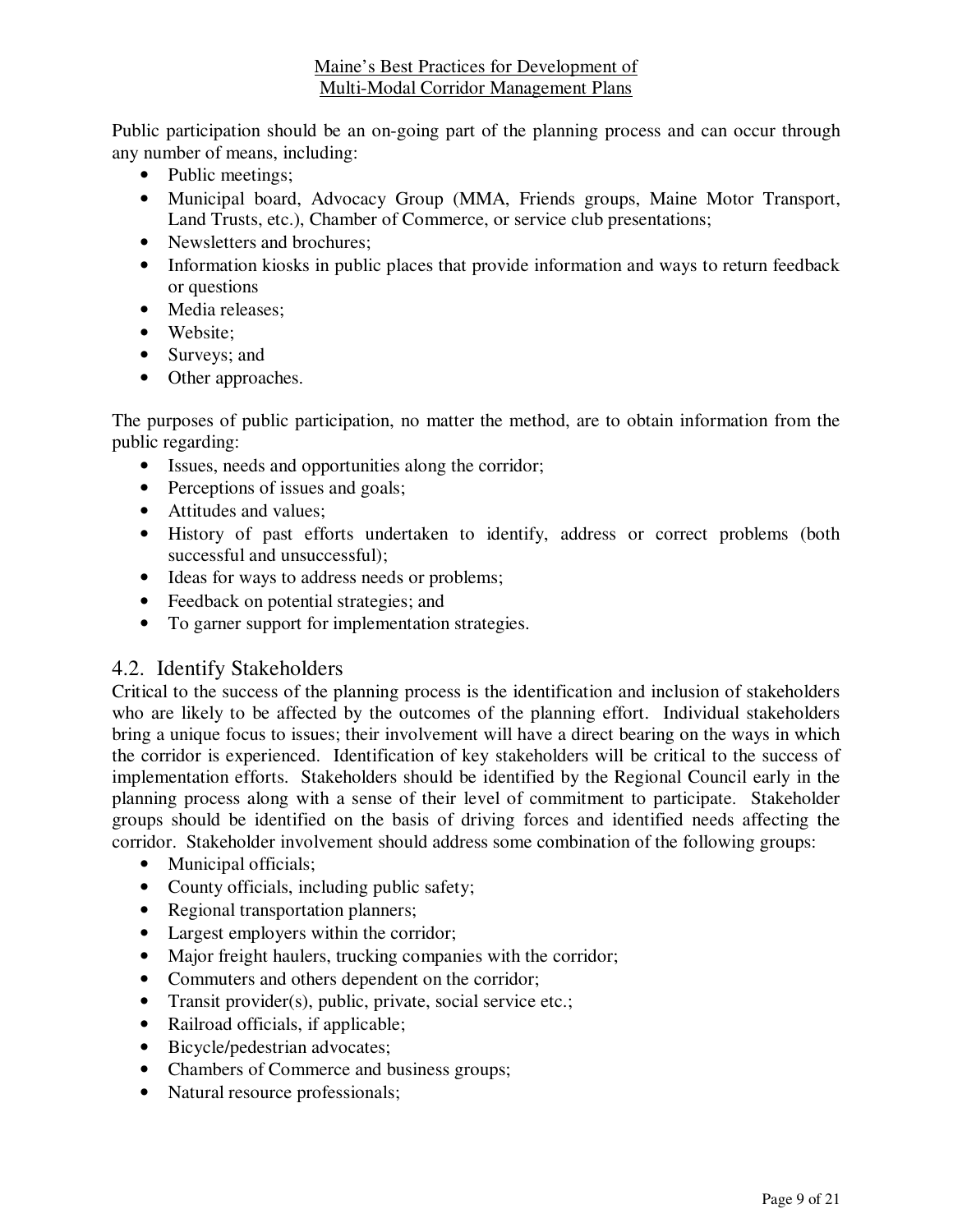- Public health officials;
- Scenic Byway and other corridor groups;
- Other community groups;
- Maine Department of Transportation;
- Maine State Planning Office;
- Maine Turnpike Authority, if applicable; and
- Other interest groups, as appropriate.

The Regional Council should invite stakeholders to a kickoff meeting, at which time they will be invited to participate and to possibly serve on the Advisory Committee.

# 4.3. Establish Advisory Committee

The Advisory Committee is responsible for establishing a vision and goals for the corridor planning process and for overseeing development of the plan. The Advisory Committee does not need to have representation from all of the stakeholder groups but it should be comprised of stakeholders who have or will have a principal responsibility in implementing the plan. It should be a goal that each member represent a separate constituency to ensure balanced and broad representation. An information-sharing and decision-making process should be established so that all parties understand their roles and responsibilities at the beginning of the process. The Advisory Committee should seek input from all stakeholders and may do so in a variety of ways.

For each corridor planning effort, all "players" need to be at the table at the beginning of the process, including a representative from the MaineDOT. MaineDOT staff can play a pivotal role in educating local officials, business owners, and the public about funding limitations, the need to make wise investments in an era of declining resources, and the importance of preserving capacity through wise land use choices.

# 4.4. Define Advisory Committee Procedures and Goals

One of the first tasks to be determined by the Advisory Committee will be to establish procedures for working together. It may be necessary to determine whether conflicts in visions, concerns, issues, etc. are present among committee members and address those before they can proceed as a group. Taking the time to identify and agree upon roles and responsibilities of committee members can assure that the work of the committee can move forward.

The procedures for the Advisory Committee should include:

- How often, when and where to meet;
- Whether or not there will be a chair person or other meeting moderator;
- The manner in which members are recognized to speak;
- The manner in which attendees who are not on the Advisory Committee are recognized to speak;
- Minute taking, circulation and approval process; and
- How implementation strategies are to be made.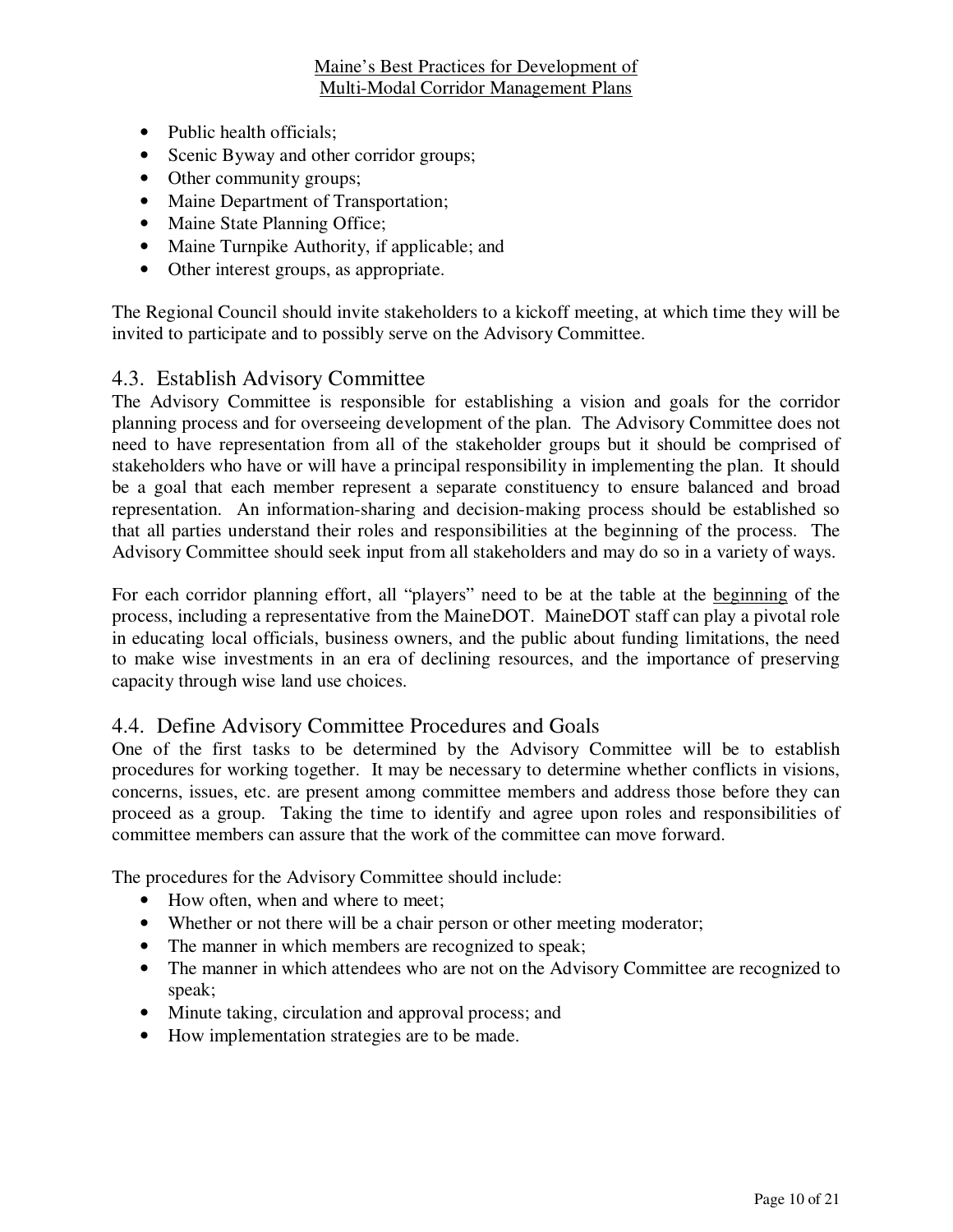Procedures should be put in writing so that all Advisory Committee members are familiar with the process. These procedures should be provided to new members that may participate in the future.

The roles of the Advisory Committee should include:

- Identify goals, objectives and strategies for the corridor
- Guiding the planning process;
- Serving as liaison to their respective constituent groups;
- Guiding the development of a long-term coalition of stakeholders to maintain an ongoing public process to identify and address corridor issues, and to measure progress on the corridor; and
- Encouraging a broad range of stakeholder participation in all planning efforts.

# 5. Development of a Multi-Modal Corridor Management Plan

All Multi-Modal Corridor Management Plans should provide the information described in the following sections.

# 5.1. Contents of a Multi-Modal Corridor Management Plan

In order to provide consistency across the state, all MMCMPs should be similar in appearance and approach, though the content will vary widely, depending on specific corridor factors. All MMCMPs final documents should therefore be developed in the following format:

- Introduction
- Study Purpose
- Purpose and Needs Statement
- Identify and Collect Data
- Analyze Data
	- o Data Analysis
	- o Identify Corridor Issues
	- o Scenario Building
- Recommendations
	- o Establish Corridor Goals
	- o Develop Strategies
	- o Develop Prioritized Implementation Schedule
- Memoranda of Agreement
- Final Report Preparation
- Follow-Up Status Reports

#### 5.2. Introduction

Develop a brief introduction to the corridor planning process which describes the *who, what, why*, *when* and *how* of the process. Who is involved in the process, what will be done, why is this process being undertaken, when will the process and implementation be completed and how will progress be monitored?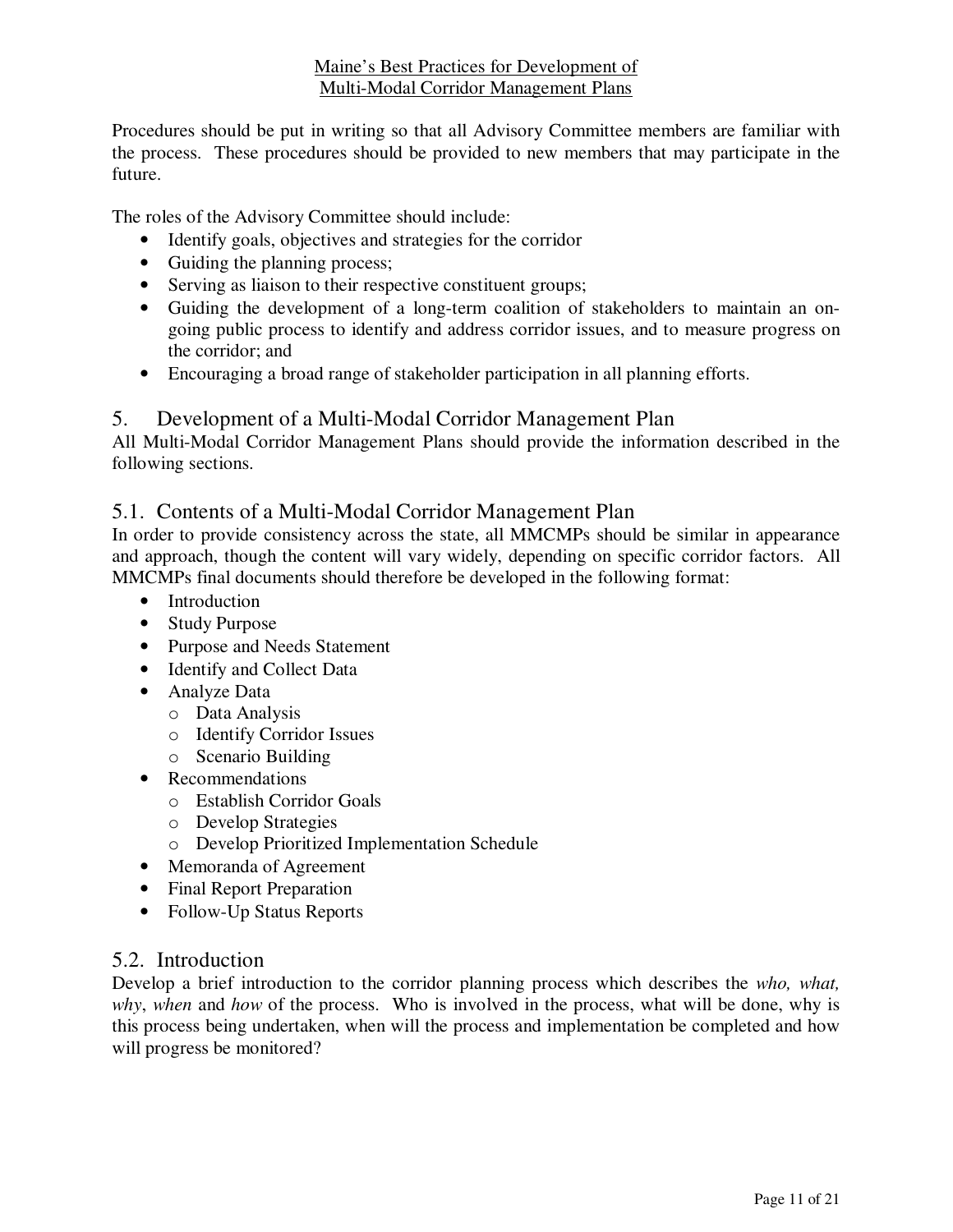The MMCMP defines the reasons for undertaking the corridor planning process and reintroduces the Regional Transportation Assessment.

#### 5.3. Study Purpose

Establish the Purpose of the Study. The Purpose will identify why the corridor planning process is necessary and being initiated. The Purpose will help to guide the direction of the Corridor Plan and to define the needs, their root causes and opportunities along the corridor.

The corridor planning process should have as its main goal the assembly of relevant, accurate information to promote decisions that are in the overall best interest of the corridor communities, region and state. The focus should be established from the outset because this will drive the data-gathering and plan formulation phases.

#### 5.4. Define Corridor

The Regional Council will initially define the corridor and the Advisory Committee, once established, will refine the corridor boundaries. The limits of the corridor can vary depending upon any one of a number of factors, including, but not limited to, the locations of transportation modes, large employers, traffic generators, tourism destinations, labor market area and natural or cultural constraints. The Advisory Committee will examine the start and end points of the corridor, corridor length, communities along the corridor and what is unique about the corridor.

# 5.5. Purpose and Needs Statement

The Advisory Committee should develop a Purpose and Needs Statement, which defines the general purpose of the planning effort or the larger problems that need to be solved. The needs will be defined by general community goals such as increased mobility, environmental concerns, economic development, etc. The Needs identify the problems and the Purpose identifies the goals we are attempting to achieve.

The Advisory Committee should refer back to the Purpose and Needs Statement as the process evolves to ensure the group is adhering to the original purpose. Referring back to the Purpose and Needs Statement can be useful also if meeting discussions about solutions get off target. If a new topic or concern arises and is deemed by the committee to be of importance to the corridor planning effort, the Purpose and Needs Statement can be amended.

#### 5.6. Identify and Collect Data

Key transportation infrastructure of the corridor may include highways and bridges, railroads, ferries, transit services, bicycle and pedestrian facilities, airports, marine facilities where applicable, and other modal transportation data. Other infrastructure in the corridor may include utility transmission lines, pipelines, etc.

The Advisory Committee should identify operational context and characteristics, such as Federal Functional Classifications, Access Management Highway Classifications, transportation modes along corridor (e.g. railroad, airport, port, transit, off-road trail, etc.), location of major employers, location of major freight traffic generators, local "growth areas" and zoning.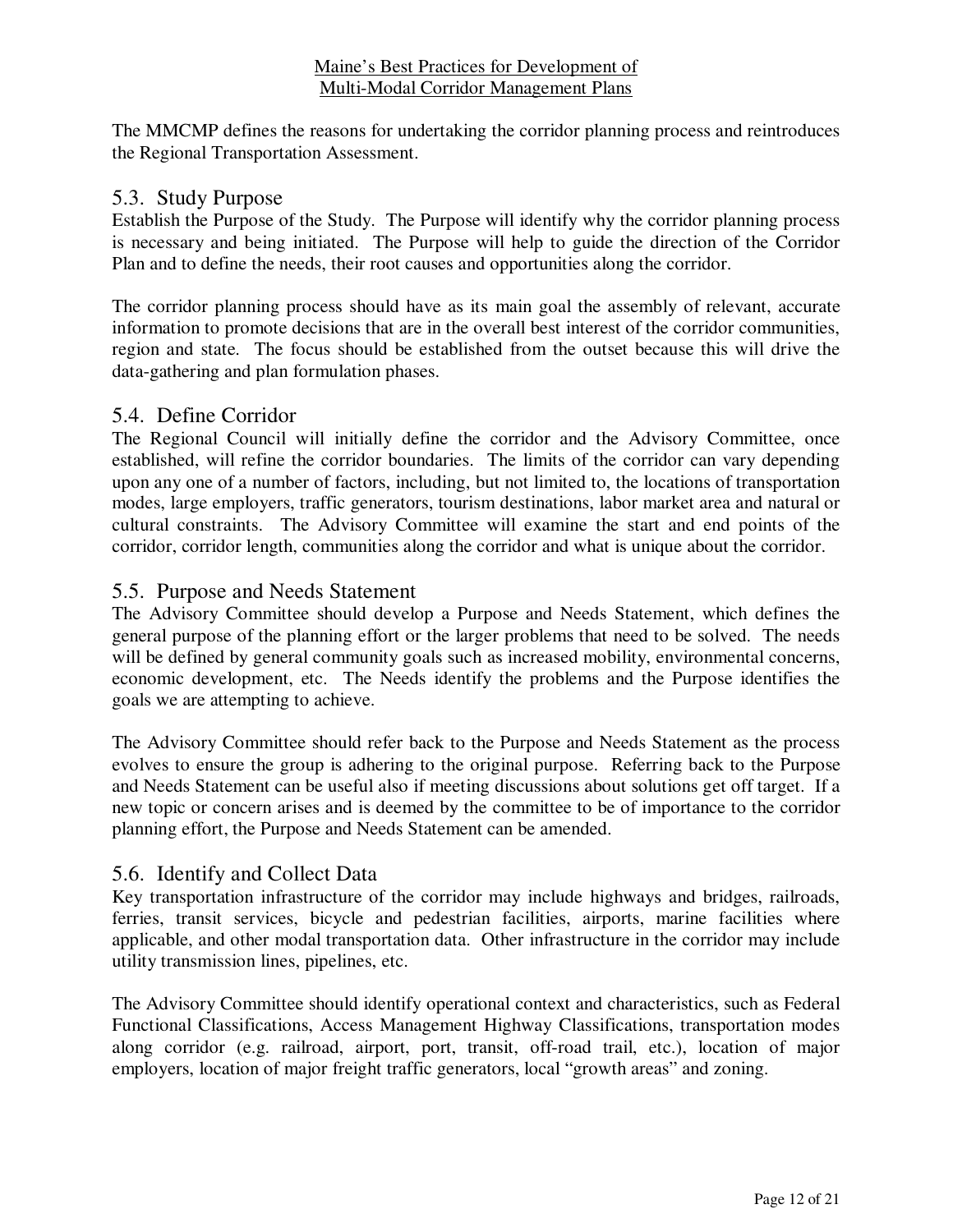Existing and other relevant data should be collected in order to adequately analyze existing and future conditions in the corridor. It is important to tailor the data collection activities to the issues identified in the Purpose and Needs Statement and to those identified in the plan goals. Whenever possible, existing data should be used. Field reviews should be conducted to get a better understanding of the issues and opportunities along the corridor. It is recommended that context sensitive solutions approaches be undertaken to assist in this effort.

The data gathering effort should answer the following questions:

- What types of travel are the corridor now serving?
	- o Travel composition: local, regional, interregional or a mixture?
	- o Trip purpose: commuter, recreational, other?
	- o Traffic volumes, including both passenger and truck/freight movement
	- o Underutilized transportation infrastructure (e.g., bus, freight rail, etc.)
- What transportation facilities and options now exist, what roles are they playing in the corridor and how are they performing?
	- o Highways/roadways: functionality, capacity, safety, speed, access management category, and current spacing of access points;
	- o Intersections/interchanges: capacity, traffic control in place;
	- o Bicycle and pedestrian facilities;
	- o Transit service (fixed route and paratransit);
	- o Rail facilities and service;
	- o Ports and marine service;
	- o Airports;
	- o Passenger intermodal connections and Park and Ride lots;
	- o Freight intermodal facilities;
	- o Traveler and truck rest areas; and
	- o Other freight or passenger facilities.
- Where and when are transportation problems occurring?
	- o Congestion/bottlenecks (data collection may need to be targeted to certain times of the day or seasons);
	- o Operational issues (e.g. signal timing, etc.);
	- o Traffic safety (e.g. crash rates, enforcement issues, identified hazards, etc.);
	- o Railroad crossings; and
	- o Vehicle/pedestrian conflicts.
- What characteristics of the corridor influence the range of solutions that could be considered?
	- o Natural environment (e.g. topography, wetlands, etc.)
	- o Cultural and historic resources
	- o Land use and ownership; and
	- o Environmental justice issues.
- What are possible and likely future development patterns that will affect transportation demand in the corridor?
	- o Current, and allowable land uses in the corridor
	- o Permitted developments; and
	- o Growth trends.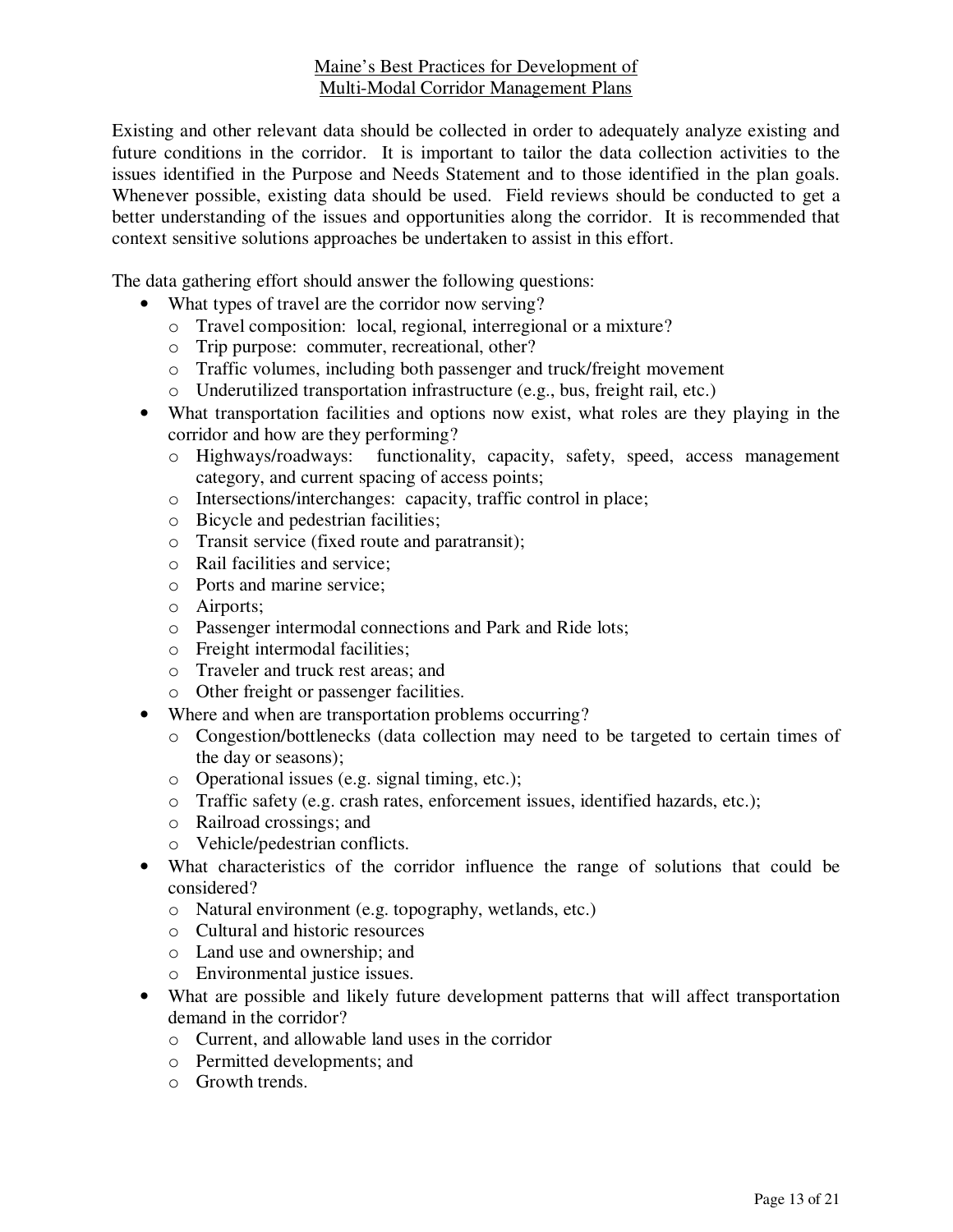Review Existing Plans – existing plans should be considered when developing a corridor plan to ensure consistency between state, regional and local planning efforts. Corridor studies should consider regional decisions and input. Previous reports and studies that may be relevant to the present situation should be reviewed. Data should include relevant historical information (e.g. 10-year population or traffic trends) in addition to current information. Focus should be centered on recommendations and status (e.g. what has been implemented) of existing plans. Plans that might be reviewed can include:

- Comprehensive plans, land use ordinances and other data from each town in the corridor are an integral part of the information collected that will outline land use and transportation needs and issues along the corridor. Because local comprehensive plans and ordinances are used by each town to manage growth locally, the plans' policies and ordinances' regulatory standards will both influence and be influenced by the corridor study.
- Regional Transportation Assessments (2005) or latest update;
- Corridors of Regional Strategic Investment (2006) or latest update;
- MPO plans, if applicable;
- Maine Turnpike Authority plans, if applicable;
- Previous corridor studies, including Scenic Byway studies;
- Plans/data from adjacent regions, states or provinces (if any), as appropriate;
- *Connecting Maine*, *Explore Maine* and other relevant MaineDOT and other state planning agency planning documents; and
- Comprehensive Economic Development Strategy (CEDS) and other regional plans.

Examples of data that might be compiled include:

- Traffic volumes historical, seasonal and most recent;
- Traffic volume by vehicle classifications;
- Intersection turning movement counts at key intersections;
- Crash history numbers and locations of crashes, including injury severity and total estimated economic impacts and causative factors such as time of day, weather, etc.) for each location. A list of the locations having the greatest number or percentage of severe injuries and/or economic impact may help to reduce the amount of data to a manageable level, as would maps depicting by color the levels of injuries, etc.;
- High Crash Locations look for patterns of causes (e.g., time of day, weather, etc.) at each HCL;
- Posted speeds;
- Average travel speed;
- 85th percentile speed;
- Number and location of intersections along the roadway;
- Number and location of at-grade rail crossings along the roadway;
- Number and location of trail crossings along the roadway;
- Traffic issues and transportation needs;
- Rail usage;
- Transit services (including bus routes, stations, ridership, stops, etc.);
- Aviation facilities general aviation, passenger service, charter service, freight, etc.;
- Existing conditions by mode (e.g. roadway conditions);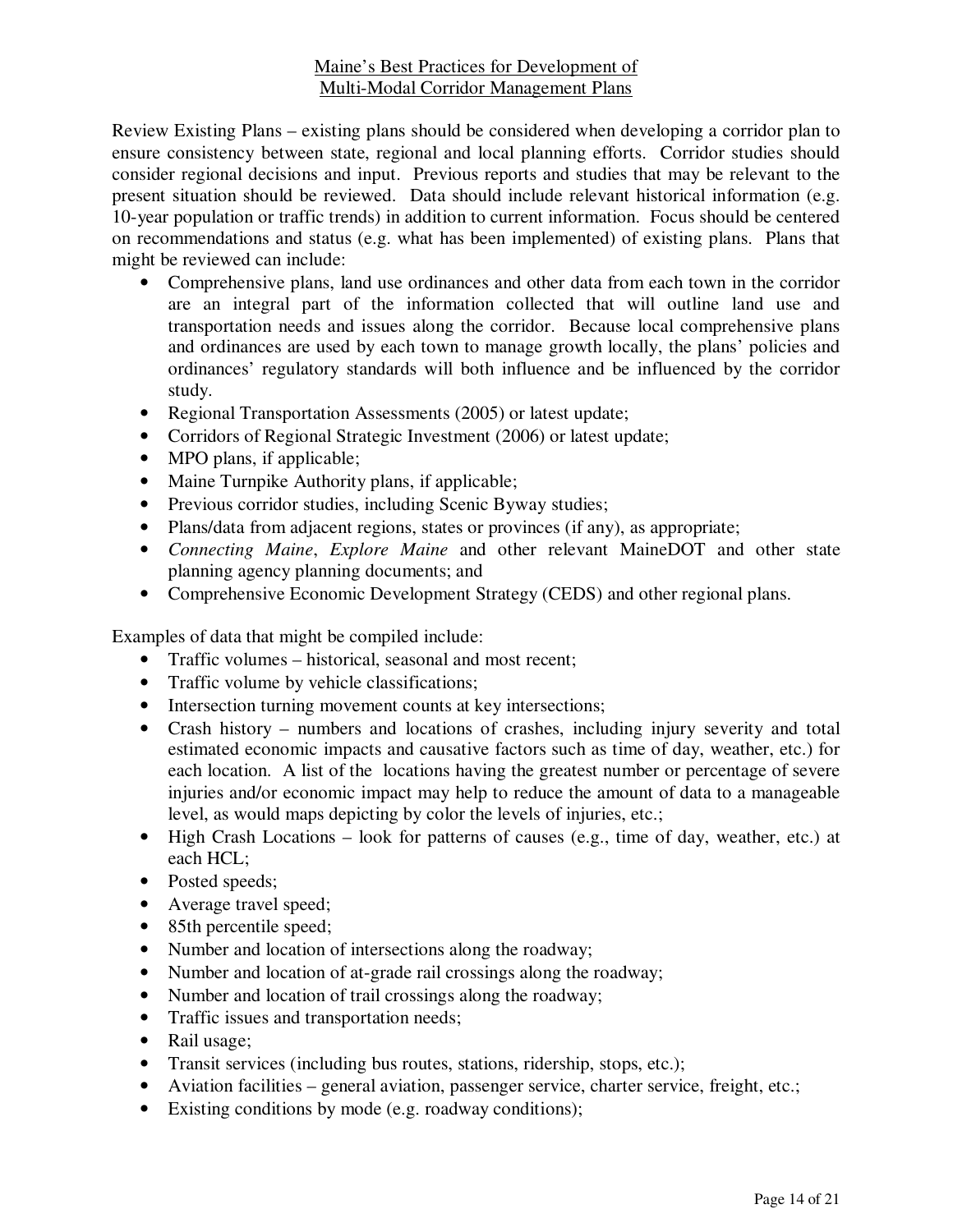- Growth/rural areas, zoning (if any), current and allowable land uses in the corridor study area;
- Development trends, including numbers of housing units and building permits issued by year, broken down by building type, density of development, etc.;
- Cultural resources (e.g. historic properties, etc.);
- Natural environment (e.g. topography, wetlands, soils (especially hydric soils) etc.) if they are an asset to the communities or present a constraint to infrastructure improvements or land use patterns;
- Major traffic generators and amounts of traffic generated, such as shopping centers, major employers, schools, hospitals, transit stations, etc.; and
- Development infrastructure (e.g. three-phase power, industrial parks, Pine Tree Economic Zones, Urban Compact boundaries, etc.).

Summarize major findings, such as:

- Potential high-growth areas, such as undeveloped land tracts, large vacant buildings, etc.
- Factors influencing existing development;
- Economic development potential of corridor communities, including major planned business/industrial expansions;
- Socio-economic and demographic changes; and
- Public opinion.

While much of the information will be quantitative (e.g. traffic volumes, crash rates, etc.) some information will be qualitative or descriptive in nature (e.g. roadside aesthetics and the historic character of communities served by the corridor, etc.). Data may be presented as a combination of maps, narrative text, tables or graphs. Aerial photographs may be an effective way to present information on the corridor. Data should include relevant historical information (e.g. 10-year population, housing and job growth or traffic trends) in addition to current information.

The data collected should be used to describe the principal roles and functions of the transportation corridor (e.g. local travel, interregional travel, truck route, tourism route, bicycle touring route, etc.). If necessary, the roles and functions of the corridor can be determined based upon discussions with stakeholders and public input. Key issues should be addressed in the process, even if quantitative data are not available to document these issues (e.g. pedestrian and bicycle travel).

#### 5.7. Analyze Data

Data analysis must be completed in order to develop future scenarios for the corridor.

# 5.7.1. Data Analysis

The data collected should be evaluated so that problems, trends and opportunities can be identified. Data analysis should include identification of key factors that may be affecting trends in the corridor and will allow for identification of possible future development patterns that will affect transportation demand in the corridor.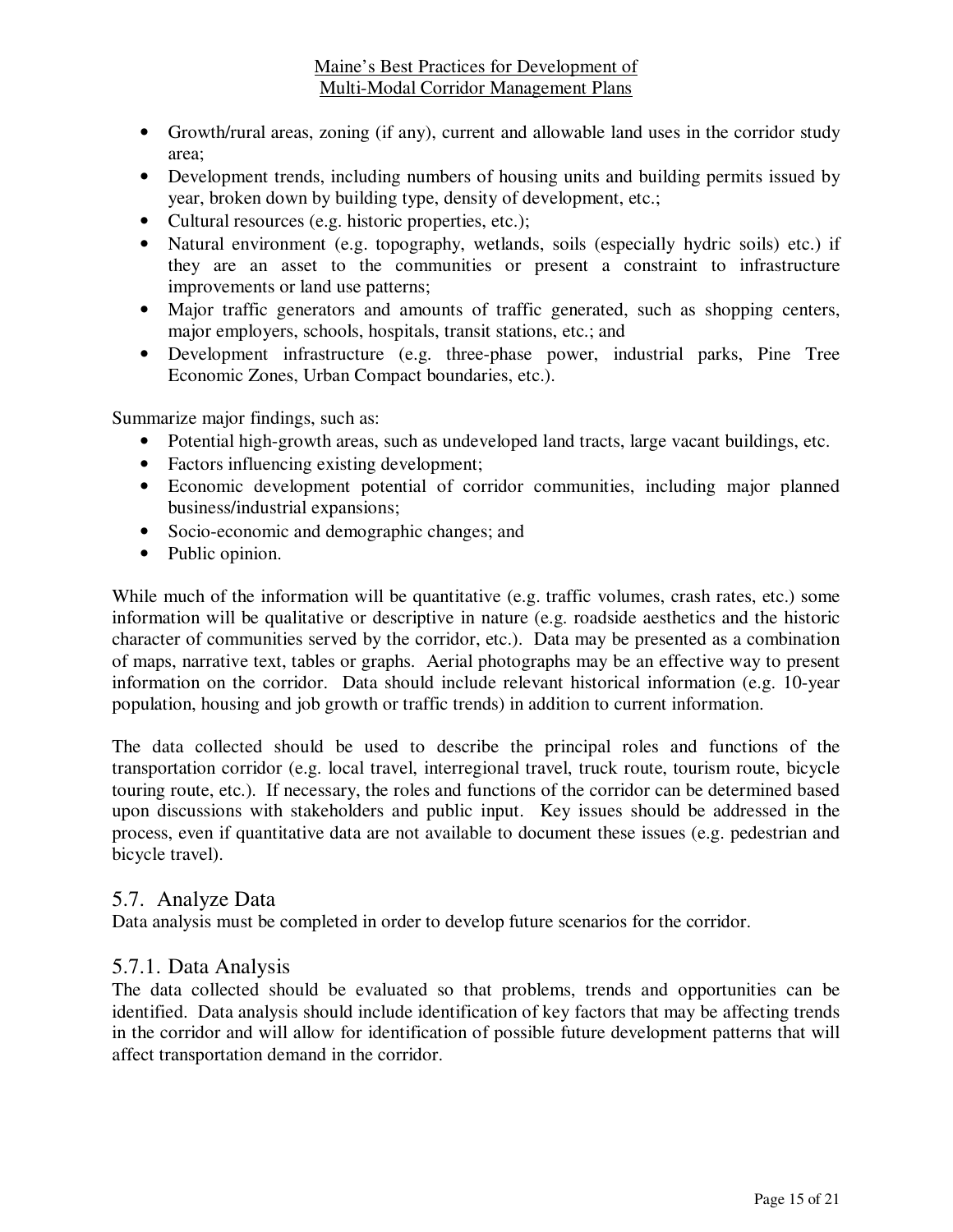A primary component of data analysis is forecasting for future conditions. Forecasting can be done by examining past growth patterns and projecting those patterns into the future, taking into consideration known and anticipated increases or decreases of growth.

Data analysis should also include an examination of opportunities for improvements in the corridor. Trends analyses will be based on population, traffic growth, crash data, jobs, housing growth etc. and will lead to development of strategies and ideas for correcting issues and problems.

Caution should be exercised when conducting trend analyses, as these tend to presume a continuation of growth, travel and other patterns. For example, using past housing densities as a trend and applying it to the future assumes its continuation, when the goal may be to increase density, or continuing to project increasing Average Annual Daily Traffic could result in increased capacity needs, rather than holding traffic volumes and seeking alternative travel choices.

# 5.7.2. Identify Corridor Issues and Opportunities

Identify the issues and opportunities of the corridor. Issues are not intended to mean maintenance problems such as fixing potholes or guardrails. Rather, they are intended to be "big picture" items, such as reducing delays, managing growth, protecting resources (visual, economic, social, historic, cultural and natural), improving return on public and private investment, improving inter-local and state/local relationships, etc.

Maine's Regional Councils have developed *Regional Transportation Assessments (RTA)* which inventoried, analyzed and prioritized multi-modal needs of each region's transportation system. The RTAs identified regional transportation, economic development and land use issues along major transportation corridors in each region. In many instances, these comprehensive assessments sufficiently identify issues and opportunities along a corridor. However, there may be instances where new or additional issues will be identified for a particular corridor, particularly if new development or circumstances have occurred since the corridors were identified and assessed.

#### 5.7.3. Scenario Building

Scenario building is looking at a future set of conditions in the corridor to achieve desired outcomes. For the purpose of scenario building, "future" should be at least 20 years out. Scenarios for the purposes of MMCMP can be characterized as follows:

- Scenarios are neither recommendations nor plans they are possible futures worthy of pondering;
- They are not inevitable, merely plausible;
- They do not yet reflect conscious interventions to alter outcomes this will happen as detail is added to the scenarios and the Advisory Committee ponders their impacts and evaluates them against a range of indicators;
- They derive from the most important and unpredictable Driving Forces (see below) shaping the region, as prioritized by the Advisory Committee;
- They are designed to push the envelope and to bracket extreme but possible outcomes;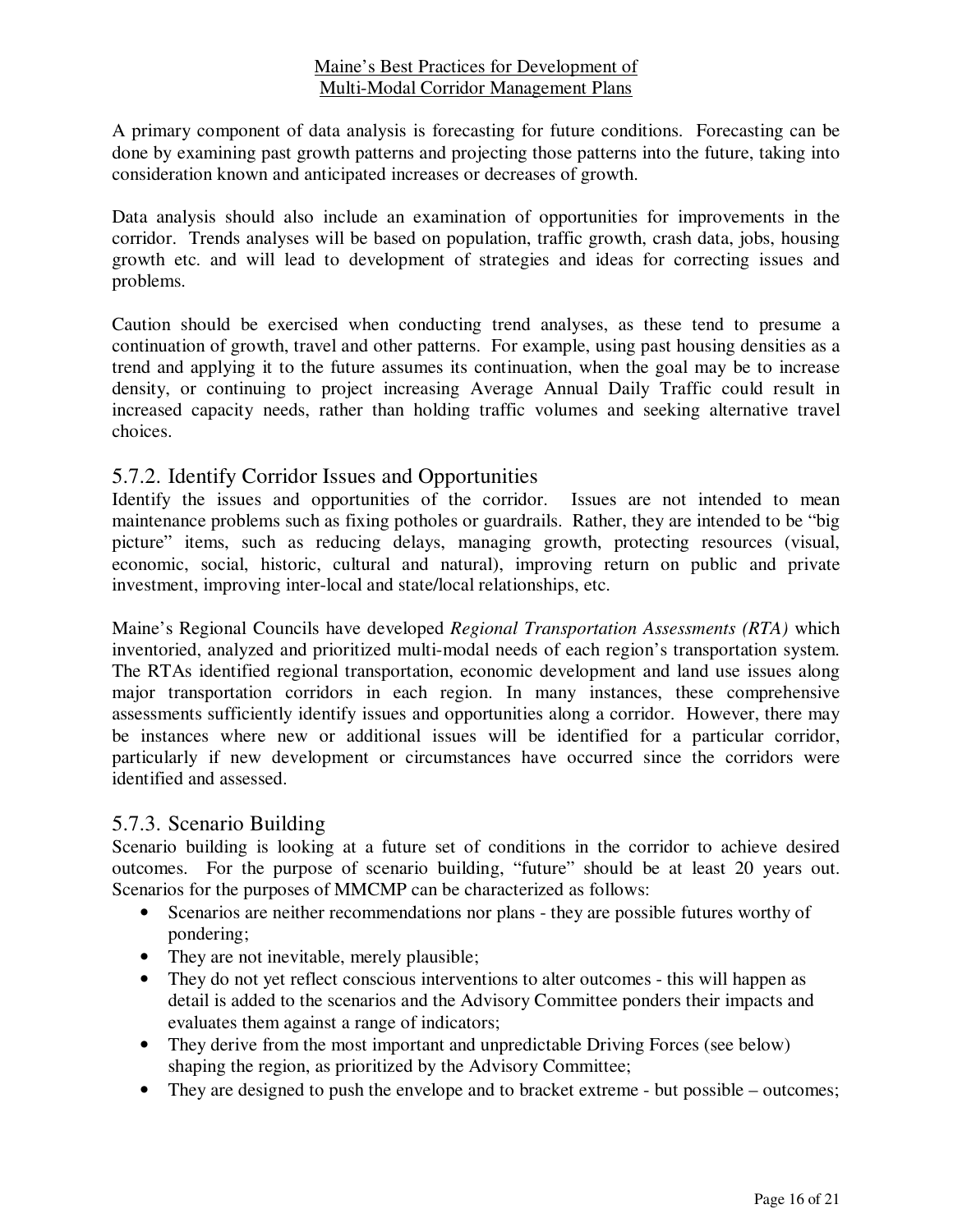- The values and goals of corridor stakeholders will come strongly into play as they think about interventions;
- The scenarios are based on the analysis done to date and are neither arbitrary nor casual;
- Ideas for ways in which these scenarios are affected (interventions) will surface as the scenarios are detailed, mapped and tested;
- None of these scenarios is selected as "the plan"; rather, complementary actions that can mitigate negative outcomes or strengthen (or initiate) positive ones are developed;
- If the future towards which the actions are directed shifts, as it likely will, there will be a ready repertoire of responses;
- The ability to cope with a future is only partially known; and
- Scenarios will be revised, and interventions and actions will be presented.

Based upon the analyses, scenarios should be identified to achieve desired outcomes and optimize opportunities. For instance, if there is a desire to reduce the volume of trucks, or if there is a need for transit service, what types of strategies could be applied? Scenarios should not be limited to transportation improvements; they should also consider other approaches, such as local land use, access management, changes in growth patterns, etc.

Relying upon data analyses, trends analyses and identified driving forces, possible future scenarios and solutions can be identified. Scenarios should directly address identified problems and opportunities in the corridor. Scenarios should provide problem-solving options that satisfy more than one stakeholder. Multiple scenarios should be developed to provide decision-makers with a full range of choices and trade-offs. Scenarios will need to be analyzed against identified constraints and measures of effectiveness to determine what might work in the corridor and what might not. Scenario building should be developed through a collaborative and public process and scenarios should be practicable. Scenario building should identify more than one strategy for implementation.

Driving Forces should be identified at this stage. Driving Forces are those underlying and impacting factors that set the pattern of events and determine outcomes for the corridor. Typically, they are the root causes that underlie the trends and patterns that can be seen or readily discovered through analysis. What factors are identified as driving forces depends on whether there is some chance that they would change in the future and that these changes would have important impacts. The process of identifying driving forces is an exploratory one, where cause and effect are often unclear and where there might be multiple, overlapping linkages. Identifying the driving forces that have a high degree of uncertainty and potential large impacts will single out the key shapers of future scenarios for the corridor.

Driving forces can be broken out into broad categories, such as:

- Economy examples may include:
	- o Overarching drivers;
	- o Key economic clusters;
	- o Key legacy and stand-alone industries;
	- o Changing relative currency values; and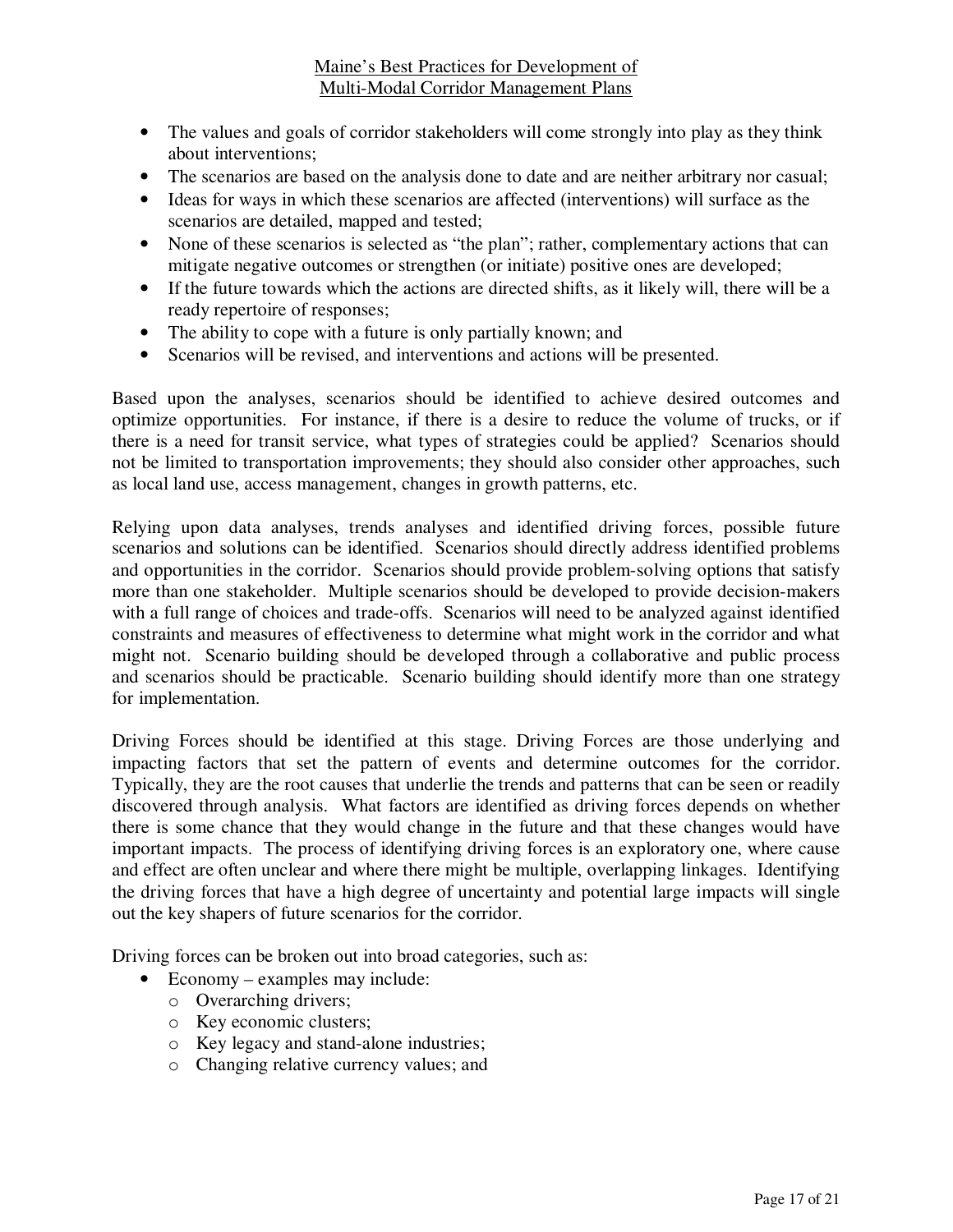- o Wild card (other factors affecting the economy of the corridor that do not fit broad categories, such as increased energy costs, unprecedented decline or increase in availability of affordable housing, etc.).
- Social examples may include:
	- o Population decreases or increases in Service Center communities;
	- o Loss or gain of population, specific sectors; and
	- o Demographic changes in population.
- Infrastructure/Technology examples may include:
	- o Public utilities expansions;
	- o Freight capacity at airports, ports, railroads, etc.;
	- o Large energy importation and transportation/transmission facilities;
	- o Expansion of transit services; and
	- o Availability of three-phase power, high-speed internet, etc.
- Built and natural environment examples may include:
	- o Desire to expand local tax base;
	- o Impacts of sprawl; and
	- o New stormwater management and/or vernal pool regulations.
- Political examples may include:
	- o Over-reliance on property taxes;
	- o Local land use regulations limitations and opportunities; and
	- o Desire/reluctance to address access management locally.

#### 5.8. Recommendations

#### 5.8.1. Establish Corridor Goals

In determining corridor goals, it will be important to consider how the transportation system components that make up the corridor directly affect the towns as well as their interaction with the larger region whose residents, workers and visitors must use the corridor for access and mobility needs. Corridors may have diverse and sometimes conflicting functions. Individuals who live and work along a corridor may hold differing views on economic development, protection of environmental resources and open space, roadway improvements, and other travel considerations. The corridor planning process should be designed to hear all those views, allowing communities to adjust their own plans to reflect local concerns while providing the information needed to take a broad-based regional approach.

Examples of corridor goals might be to resolve existing tensions over the demands on the corridor as a regional arterial highway versus a local Main Street, to align land use and transportation decisions and decision processes, to improve safety and reduce congestion, to ensure that transportation improvements integrate the social, economic, historic, scenic, cultural and natural resource values of a community, or a combination of these and others.

#### 5.8.2. Develop Implementation Strategies

Implementation strategies should include a list of actions required to address the goals. Action items should establish a timeframe and an entity responsible for implementation so that progress can be measured over time, as well as to establish priority and estimated costs.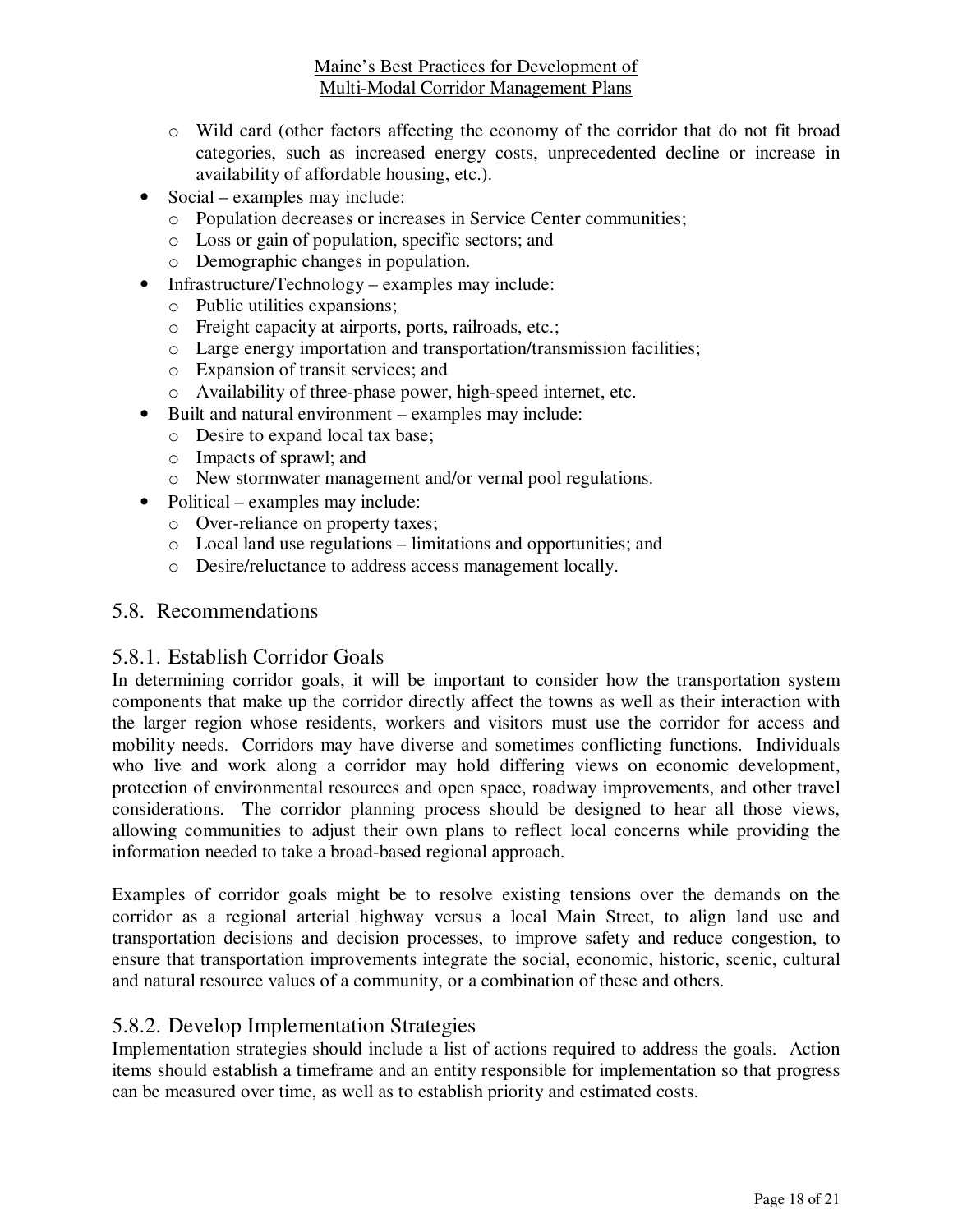Implementation strategies will not be limited exclusively to transportation improvements. It is anticipated that they will promote land use patterns to minimize sprawl, support access management and assure that the corridor's transportation systems, now and in the future, are efficiently coordinated to minimize public costs. Strategies may include zoning changes, creating a new revenue stream for projects, hiring a planner, updating local ordinances, increasing training, improving communications, developing a formal policy, etc. The strategies may involve more than one community and may present opportunities for efficiency-focused collaborations among communities.

The recommended strategies can assist communities in competing for MaineDOT and other state and federal programs and projects because improvements to the corridor will have been established and prioritized. Results of the corridor planning process should enable communities along a corridor to speak with a common voice when identifying infrastructure improvements through MaineDOT's biennial municipal project solicitation, for example.

Recommendations related to land use or economic development that can be implemented by communities will most likely be enacted in a shorter timeframe than transportation improvements funded by MaineDOT. Recommendations, prioritizations and timeframes for implementation will be subject to funding availability and other factors within the state and the region. It will be important for everyone participating in the corridor planning process to understand that participation in the process does not guarantee that transportation projects will be completed by MaineDOT sooner than might otherwise be expected as a result of municipal participation. Timeframes for implementation need to be realistic and unreasonable expectations should be avoided.

# 5.8.3. Develop Prioritized Implementation Schedule

Once the recommended strategies have been completed, a prioritized implementation schedule should be developed. The schedule must be based on realistic expectations, such as funding. The strategies should be prioritized based on an achievable schedule, and should identify the lead agency, municipality or other group, estimated completion date and estimated cost, if applicable.

# 5.9. Memorandum of Agreement

A Memorandum of Agreement (MOA) should be developed and implemented with each community in the corridor. The MOA is a binding agreement between municipalities, the Regional Council, MaineDOT, other state agencies in which all named parties agree to be active partners by participating and cooperating in the implementation process. The MOA should outline how recommendations will be implemented and it should include an implementation plan/schedule.

An MOA is an important component of implementation because it outlines a process to be followed by all parties. The MOA summarizes the roles and responsibilities of all of the partners collaborating on the corridor planning process relating to implementation and lists the agreed upon issues that form the basis of the strategic planning effort, and it outlines the public process.

Discussion about the MOA should begin at the time the strategies and recommendations are being developed. Execution of the MOA should occur after strategies and recommendations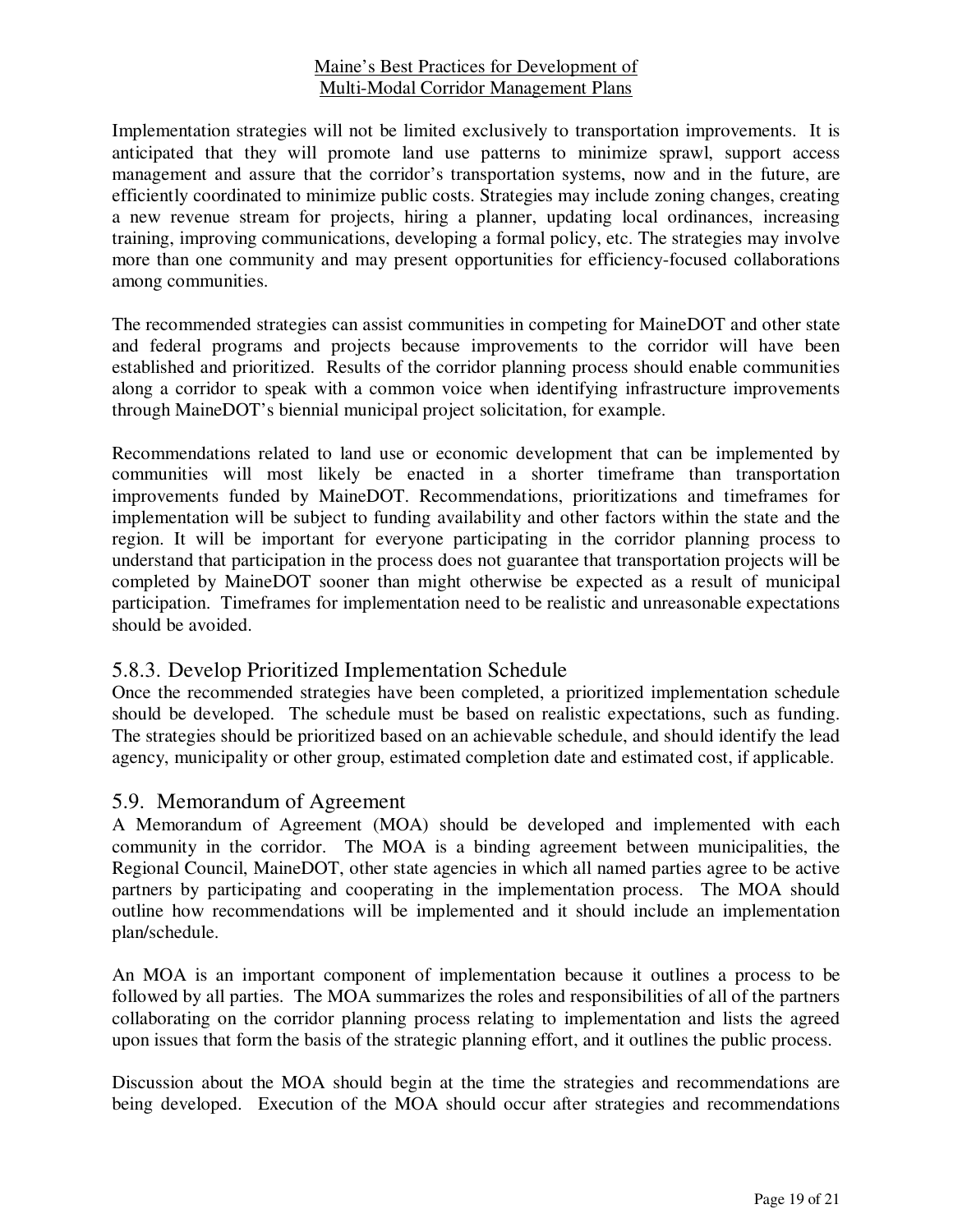have been finalized so that all parties understand anticipated roles and responsibilities associated with implementation. Each municipality should ratify the MOA in the method appropriate to its form of government (e.g. town meeting, board of selectmen vote or town council vote). Procedurally, the MOA should be signed by each community's governing body.

The following items are appropriate for inclusion in an MOA:

- Identification of partners (municipalities, MaineDOT, etc.);
- Responsibilities of municipalities;
- Responsibilities of MaineDOT;
- Relationships between responsible parties, as outlined in recommendations;
- Identification of parties affected by implementation, other than signatories to the MOA (e.g. municipalities outside of the corridor, utility companies, major employers, etc.);
- Implementation plan identifying who does what and in what order;
- Monitoring plan which tracks progress of implementation; and
- Effective date and timeframe.

The future growth plan of a community's municipal comprehensive plan may need to be updated to reflect strategies outlined in the MOA.

#### 5.10.Final Plan

The final plan should be a policy plan that guides future land use, economic development, and transportation decisions in the corridor. The final product may identify how changes in land use and transportation decisions can be made (interlocal land use decisions and MaineDOT decisions). The final plan should be incorporated into municipal comprehensive plans and land use ordinances and in MaineDOT planning documents.

The final plan may not be a large written document, rather it could be a summary document that references a map(s) identifying geographic locations of recommendations, a compilation of recommendations and action items with corresponding checklist for monitoring progress of implementation, etc. The final plan should be user-friendly and easily understandable to all of the stakeholders and the general public, and suitable for posting on internet web sites at MaineDOT, the Regional Council and other locations.

# 6. Monitoring Implementation and Follow-Up

Upon completion of the final plan and signed Memorandum of Agreement, the Regional Council will biennially generate a summary document to indicate the status of recommendations. This plan will be distributed to all members of the Advisory Committee and other interested parties as deemed appropriate. This document will be used by MaineDOT in its biennial report card referenced in *Connecting Maine*, the state's long-range transportation plan, and will also be used to evaluate performance of all participating agencies and municipalities. This will help to ensure that all items identified in the action plan are addressed in a timely and efficient manner.